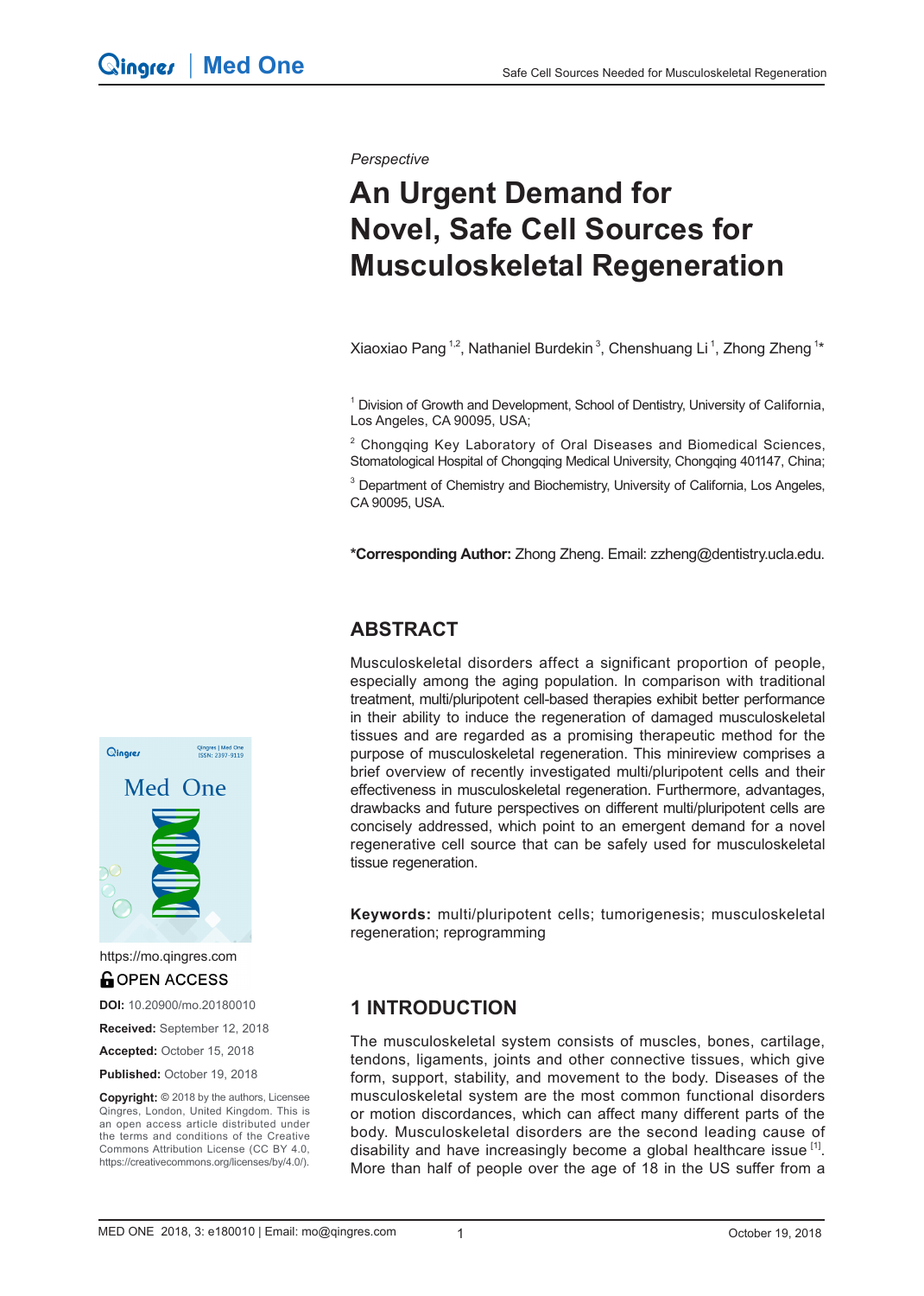musculoskeletal disorder  $[2]$ . These disorders account for more than \$200 billion in medical expenses on an annual basis  $[2]$ . A variety of procedures have been conducted to enhance the repair or regeneration of damaged musculoskeletal tissues, but healing is imperfect in many cases. This is especially true in extensive-size defects where the endogenous progenitors are unable to restore tissue integrity and function. Thanks to advances in stem cell biology and cell reprogramming technology, a diversity of multipotent and pluripotent cells have been investigated for the purpose of musculoskeletal regeneration, which mostly overcome the difficulties associated with traditional treatments. However, several drawbacks including donor site damage, deficient cell availability, poor survivability, restricted proliferation, limited spreading, and dedifferentiation must be overcome before these cells can be officially used in clinical therapy<sup>[3]</sup>.

## **2 DIFFERENT STEM CELLS IN MUSCULOSKELETAL REGENERATION**

#### **2.1 Adult mesenchymal stem cells**

For decades, a number of multipotent cell sources have been explored for the purpose of musculoskeletal regeneration. The most notable among these cells are mesenchymal stem cells (MSCs). Adult MSCs can be isolated from a variety of tissues including bone marrow, adipose tissue, perichondrium, cartilage, tendon, muscle, skin, dental pulp, gut, liver, salivary glands, *etc.* However, isolating procedures are generally invasive and painful, and often supply an insufficient yield of MSCs, resulting in the need for long-term cultivation  $[4]$ , which can jeopardize the differentiation potential of adult MSCs<sup>[5]</sup> and induce malignant transformation [6]. In addition, as the age of the donor increases, the cells' capability to proliferate and differentiate is significantly reduced <a>[7,8]</a>. This raises more serious concerns regarding the prospect of obtaining a sufficient quantity of functional autogenous MSCs from elderly patients—the population with the highest demand for cell-based regenerative medicine. It is also worth noting that some researchers remain skeptical about MSCs, arguing that the effects of MSCs are exaggerated and still controversial<sup>[9]</sup>. Since the identity and biological activity of MSCs are still not fully revealed, some researchers even question the stemness of MSCs<sup>[9]</sup>. Arnorld I. Caplan at Case Western Reserve University, one of the pioneers of MSC research, suggested that endogenous MSCs derived from pericytes fabricate and secrete many bioactive factors that are strongly

immunomodulatory from one side and secrete a different array of trophic factors which set-up a regenerative microenvironment from another side in the natural injury response  $[10]$ . Indeed, a recent study found that endogenous adult pericytes are not the cellular progenitors of new fibroblasts or myocytes in aging or post-injury *in vivo*, which challenges the current view of endogenous pericytes as multipotent tissueresident progenitors<sup>[11]</sup>. These results demonstrate that instead of directly differentiating into the target tissues, adult MSCs seem to offer regenerative benefits by producing and secreting a diverse array of bioactive soluble factors<sup>[10]</sup>. Unfortunately, these bioactive factors can also enhance the proliferation, migration, and angiogenesis of tumor cells [12]. In addition, the immunosuppressive potential of MSCs may reduce T-cell proliferation, which, in turn, suppresses the antineoplastic response [12]. Recent studies show that human adult MSCs not only can develop chromosomal aberrations during cultivation, but also can undergo spontaneous tumorigenic transformation [13], promote the growth of co-cultured glioblastoma multiforme cells *in vitro*, and support glioblastoma development *in vivo*<sup>[14]</sup>. Animal studies, in particular, have revealed the direct and indirect involvement of MSCs in sarcomagenesis [12], especially in the presence of inflammatory stimulation [15]. Therefore, adult MSCs may not be a safe cell source for use in musculoskeletal regeneration, especially in an inflammatory microenvironment that is generally seen in trauma settings.

## **2.2 Fetal mesenchymal stem cells**

In addition to adult MSCs, fetal MSCs isolated from umbilical cords, umbilical cord blood, amniotic membrane and amniotic fluid show similar surface marker expression, high differentiation potential, and low immunogenicity <a>[16]</a>. Although fetal MSCs display a remarkable aptitude for tissue regeneration, the use of fetal MSCs seems to be accompanied by more advanced technological and regulatory requirements, as well as the financial support necessary to meet these higher standards. Furthermore, the absence of standard isolation/purification methods, rejection in allogeneic use, and costly storage for future use in autologous applications pose tremendous challenges to the bench-to-bed translation of fetal MSCs  $1^{16}$ . Although it would be difficult to implement fetal MSC-based therapies as the standard treatment in all cases, it is possible that fetal MSCs could be a viable treatment option under specific circumstances.

#### **2.3 Embryonic stem cells**

Embryonic stem cells (ESCs) are another choice for musculoskeletal regeneration. These cells hold the potential to differentiate into any tissue in the body and have been investigated for their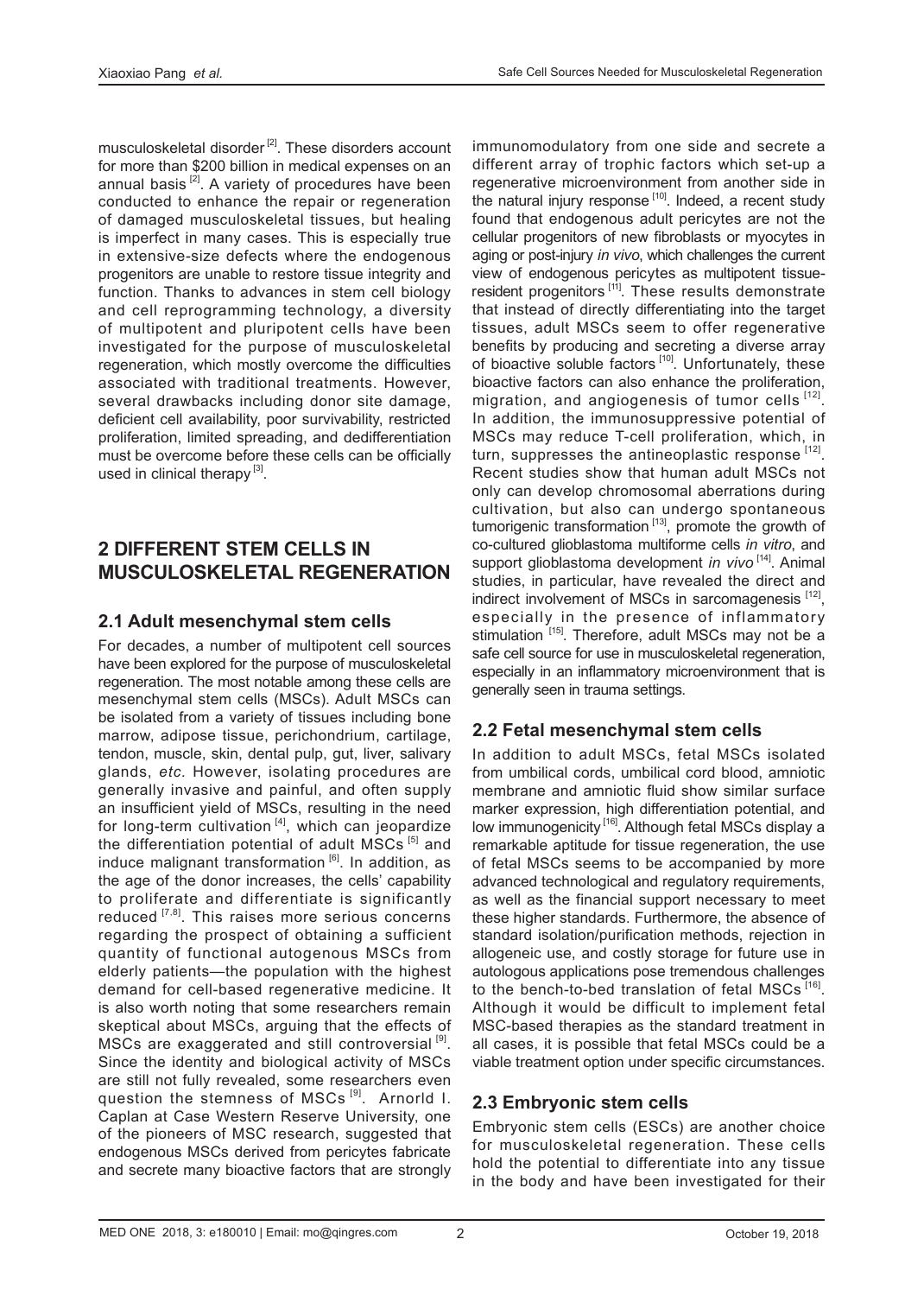regenerative properties (including for osteogenic and myogenic purposes) for many years [17]. The ethics of ESC research, however, are a significant obstacle since the isolation of ESCs requires the destruction of human embryos  $[18]$ . In addition, due to the allogeneic nature of ESCs, immunogenicity in clinical use requires consideration, especially because the immunological properties of ESCs are still controversial. Findings range broadly from suggestions that ESCs can trigger an immune response to claims that ESCs are unique in their lack of immunogenicity and elicit a negligible immune response  $[19,20]$ . Importantly, the genomic instability and tumorigenic properties of ESCs make them impractical for administration in human bodies at the present stage [17].

#### **2.4 Induced pluripotent stem cells**

The success of induced pluripotent stem cells (iPSCs) was a huge breakthrough for tissue regeneration. Personalized cell therapy that utilizes a patient's own cells to make iPSCs can overcome the aforementioned ethical dilemma and potential immunogenicity hindering ESCs and MSCs application. Another advantage of iPSC generation is that the isolation of starting materials does not require severely invasive or painful procedures. For instance, iPSCs can be directly reprogrammed from dermal fibroblasts—a cell source that is easily obtained and expanded from a skin biopsy  $[21]$ . In addition, the age of the donor does not affect the differentiation potential of iPSCs<sup>[22]</sup>. Unfortunately, the use of iPSCs may induce unwanted gene activation and genomic alterations due to the introduction of transcription factors (such as the Yamanaka or Thomson factors that are pivotal to embryonic development) into the genome of target somatic cells<sup>[23]</sup>. Furthermore, although multiple strategies are devoted to replacing the genomic integration procedure and oncogenic molecules, even in comparison with ESCs, iPSCs show a high tumorigenicity risk  $[23]$ , which is a nonnegligible obstruction to their administration in clinical applications.

#### **2.5 Multi-lineage differentiating stress enduring cells**

Multi-lineage differentiating stress enduring (MUSE) cells were first isolated from bone marrow in 2010  $^{[24]}$ . Like ESCs and iPSCs, MUSE cells express classic pluripotency markers, although at much lower levels, and hold the potential for triploblastic differentiation from a single cell  $^{[25]}$ . As a small population of MSCs, MUSE cells have been found throughout different mesenchymal tissues<sup>[26]</sup>. However, it is necessary for the raw material, such as bone marrow stromal cells  $[24]$ , dermal fibroblasts  $[24,25]$  and lipoaspirate  $[27]$ , to be exposed to severe cellular stress conditions such as long-term collagenase incubation, isolation from nutrients, low temperatures, and hypoxia in order to purify the MUSE cells from the MSCs. Interestingly, in the "elite model" of iPSC generation, MUSE cells are considered to be the subpopulation of MSCs that give rise to iPSCs<sup>[25]</sup>; however, no teratoma formation was observed when MUSE cells were injected into mice throughout a 6-month period  $[26]$ . It is worth pointing out that the mechanism governing the transition from nontumorigenic MUSE cells to tumorigenic iPSCs remains an enigma, and that the genomic stability of MUSE cells has not been fully investigated. Although MUSE cells may be a candidate for musculoskeletal tissue regeneration and stem cell therapy, there has been no direct evaluation of the efficacy or safety of MUSE cells in bone or muscle regeneration, and therefore further investigation is warranted.

#### **2.6 Other induced multipotent stem cells**

Inspired by previous explorations that acquired pluripotency by either transferring a somatic cell nucleus to an oocyte <sup>[28]</sup> or fusing a somatic cell with an ESC<sup>[29]</sup>, researchers were able to successfully produce induced multipotent stem cells (iMSCs) from somatic cells via *Xenopus* egg extracts [30] , fish oocyte extracts  $[31]$ , ESC extracts  $[32]$ , and even carcinoma extracts<sup>[32]</sup>. Although the undefined component of these extracts makes it almost impossible to use these iMSCs in humans, the results strongly support that the microenvironment surrounding the pluripotent cells may be important in cell fate determination, including maintaining or inducing the multi/pluripotency [33]. Umbilical cord-derived MSCs, a prototype of fetal MSCs mainly purified from Wharton's jelly, a proteoglycan-rich connective tissue, raise the question whether it is possible to reprogram connective tissue somatic cells to some degree of multipotency/pluripotency by re-establishing a proteoglycan-rich microenvironment. Previous studies show that fibromodulin (FMOD) is a vital component for the maintenance of endogenous stem cell niches [34]. In addition, FMOD's essential function in scarless fetal wound healing [35] and reduced scar formation in adult cutaneous wounds (by eliciting a fetal-like phenotype of adult dermal fibroblasts) are suggestive of its potency for cell fate determination and reprogramming [36,37]

In 2012, we successfully generated multipotent cells from human dermal fibroblasts by continuous stimulation with recombinant human FMOD under serum-free conditions at an efficiency of 0.03% which is comparable to the original retroviral-mediated iPSC reprogramming rates [38,39]. Like iPSCs, the yield FMOD reprogrammed (FReP) cells can be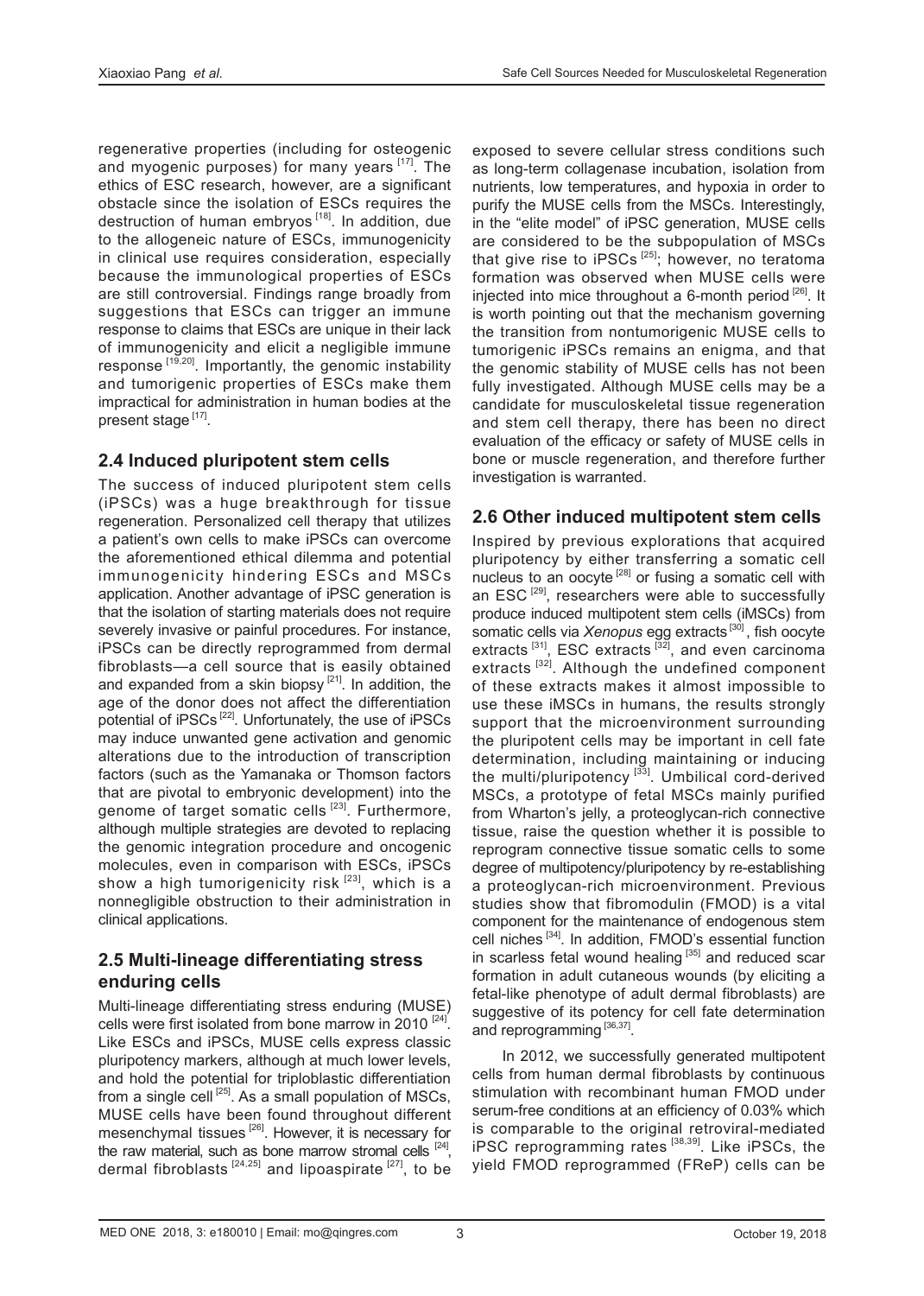easily obtained from a skin biopsy and are free from the ethical and logistical constraints that affect the generation of ESCs. Moreover, FReP cells are generated from a protein-based technology without genome integration or oncogene activation. Unlike protein-based iPSC inducing techniques, FMOD reprogramming does not involve the usage of the transcription factors (such as the Yamanaka or Thomson factors) that may induce unwanted gene activation and genomic alterations<sup>[23]</sup>. On the contrary, FMOD reprogramming seems to establish a microenvironment that mimics the quiescent stem cell niche [38]. Importantly, unlike undifferentiated iPSCs, including those generated from RNA [40]. protein  $[23]$  or chemical-based techniques  $[41]$ , that form teratomas as a consequence of uncontrolled cellular proliferation, undifferentiated FReP cells do not generate tumors *in vivo*<sup>[38]</sup>. For example, our preliminary data also showed that in an intramuscular microenvironment, iPSCs implantation led to tumor formation in 25% of tested animals, while no teratomas or other kinds of tumors were generated from FReP cells in severe combined immunodeficient (SCID) mice [42]. Thus, FReP cells closely resemble quiescent stem cells in multiple ways, as expected [38]. Interestingly, FReP cells also exhibit several critical characteristics of MUSE cells<sup>[26]</sup>. However, in comparison with MUSE cell collection, FMOD reprogramming does not require hypoxia or low temperatures, and the process is not accompanied by the death of surrounding supporting cells. On the other hand, under osteogenic or myogenic stimulation, FReP cells present faster proliferation and differentiation than iPSCs *in vitro* [38]. Excitingly,

our study also showed that FReP cells display a superior capability for bone and skeletal muscle regeneration in comparison with iPSCs<sup>[38,43]</sup>. These results collectively support FReP cells as a safer cell source for musculoskeletal tissue regeneration than iPSCs<sup>[38,43]</sup>. Nevertheless, it is worth noting that, at the current stage, FMOD reprogramming is a relatively long process and its efficiency is still low; however, this could be significantly improved by a dedicated collaboration focused on refining the reprogramming procedure, similar to what took place with iPSC generation. Moreover, the detailed mechanism of FMOD reprogramming remains to be explored. Clearly, the study of FReP cells is still in the preliminary stage. Further investigation with a broad range of collaboration, particularly long-term safety and efficacy assessments, must be conducted in advance of the clinical applications of FReP cells.

# **3 CONCLUSION**

In summary, the advantages and disadvantages of the aforementioned regenerative cell sources are listed in Table 1. In our opinion, although a variety of multi/pluripotent cell sources exhibit potential for use in musculoskeletal regeneration, each of these cell sources has their own obstacles that need to be surmounted before they can be applied on a large scale in clinics. For these reasons, there is still an urgent demand for the development of a safe and easily obtainable cell source for musculoskeletal regeneration.

| <b>Cell type</b>                       | <b>Advantages</b>                                  | <b>Disadvantages</b>                                         |
|----------------------------------------|----------------------------------------------------|--------------------------------------------------------------|
| Adult mesenchymal<br>stem cells (MSCs) | 1. The most studied stem cell                      | 1. Invasive and painful isolation procedures                 |
|                                        | 2. Multipotent (controversial)                     | 2. Insufficient cell yield                                   |
|                                        | 3. No ethical issues                               | 3. Tumorigenicity                                            |
|                                        |                                                    | 4. Chromosomal aberrations during cultivation                |
|                                        |                                                    | 5. The active mode and stemness are questionable             |
| Fetal mesenchymal<br>stem cells (MSCs) | 1. Multipotent                                     | 1. Immunogenicity for allogeneic usage                       |
|                                        | 2. Low tumorigenicity                              | 2. The absence of standard isolation/purification<br>methods |
|                                        | 3. No ethical issues                               | 3. Costly storage for autologous application                 |
|                                        | 4. No invasive and painful<br>isolation procedures |                                                              |

**Table 1. The advantages and disadvantages of different stem cells in musculoskeletal regeneration.**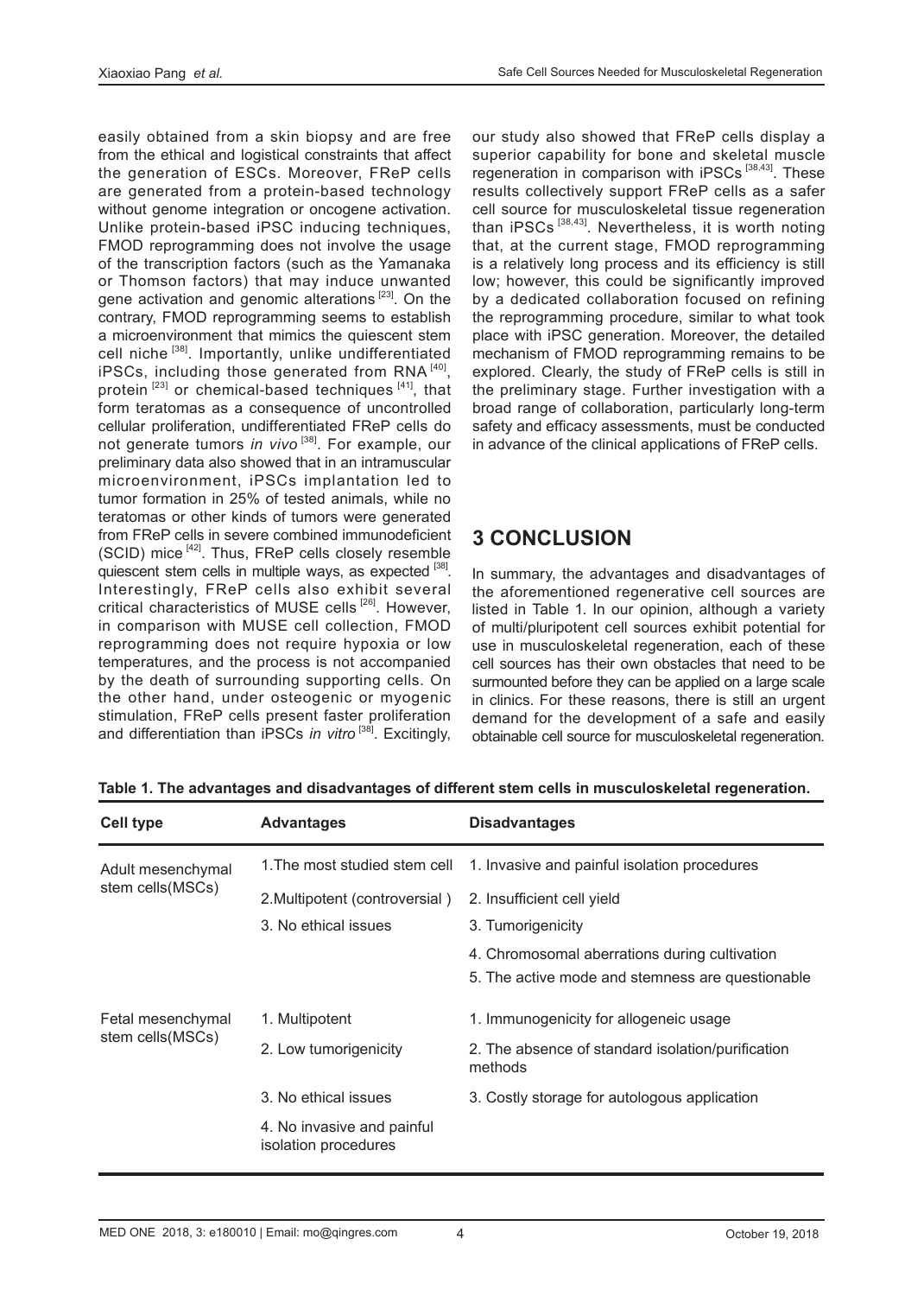#### **Table 1.** *Cont***.**

| <b>Cell type</b>                                                | <b>Advantages</b>                                                                                                                                                                                                                                            | <b>Disadvantages</b>                                                                                                                                                                                                                                 |
|-----------------------------------------------------------------|--------------------------------------------------------------------------------------------------------------------------------------------------------------------------------------------------------------------------------------------------------------|------------------------------------------------------------------------------------------------------------------------------------------------------------------------------------------------------------------------------------------------------|
| Embryonic stem<br>cells(ESCs)                                   | 1. Pluripotent                                                                                                                                                                                                                                               | 1. Ethical issues<br>2. Controversial immunogenicity<br>3. Genomic instability and tumorigenicity                                                                                                                                                    |
| Induced pluripotent<br>stem cells(iPSCs)                        | 1. Obtain and expand easily<br>2. Pluripotent<br>3. No ethical issues<br>4. No immunogenicity                                                                                                                                                                | 1. Gene activation and genomic alterations<br>2. High tumorigenicity                                                                                                                                                                                 |
| Multi-lineage<br>differentiating stress<br>enduring(MUSE) cells | 1. Multipotent/Pluripotent<br>2. No ethical issues<br>3. No tumorigenicity<br>(short-term study)                                                                                                                                                             | 1. Relative new and lacking of long-term<br>investigations<br>2. Severe cellular stress needed to get enough yield<br>3. Share some properties of MSCs (as a<br>subpopulation of MSCs)<br>4. No direct evaluation for bone or muscle<br>regeneration |
| FMOD reprogrammed<br>(FReP) cells                               | 1. Multipotent<br>2. No invasive and painful<br>isolation procedures<br>3. No ethical issues<br>4. No genome integration or<br>oncogene activation<br>5. No tumorigenicity<br>(short-term study)<br>6. Superior for bone and<br>skeletal muscle regeneration | 1. New and short on collaboration<br>2. A relatively long reprogramming period<br>3. Mechanism is unclear                                                                                                                                            |

# **CONFLICTS OF INTERESTS**

Z. Z. is one of the inventors on fibromodulin-related patents assigned to UCLA. Z.Z. is also a founder and a former officer of Scarless Laboratories, Inc., which sublicenses fibromodulin-related patents from the UC Regents, who also hold equity in the company.

# **AUTHOR CONTRIBUTIONS**

Z.Z. conceived the presented idea. X.P. wrote the manuscript with support from C.L. and Z.Z.. N.B. modified the grammar and improved the language. All authors contributed to the final manuscript.

## **REFERENCES**

- 1. Horton R. GBD 2010: understanding disease, injury, and risk. Lancet. 2012; 380(9859): 2053-2054.
- 2. Yelin EH, Cisternas M, Watkins-Castillo SI. Health Care Utilization and Economic Cost: The burden of musculoskeletal diseases in the united states. Rosemont, IL: American Academy of Orthopaedic Surgeon; 2011.
- 3. Carstairs A, Genever P. Stem cell treatment for musculoskeletal disease. Curr Opin Pharmacol. 2014; 16: 1-6.
- 4. Garcia-Castro J, Trigueros C, Madrenas J, Perez-Simon J, Rodriguez R, Menendez P. Mesenchymal stem cells and their use as cell replacement therapy and disease modelling tool. J Cell Mol Med. 2008; 12(6b): 2552-2565.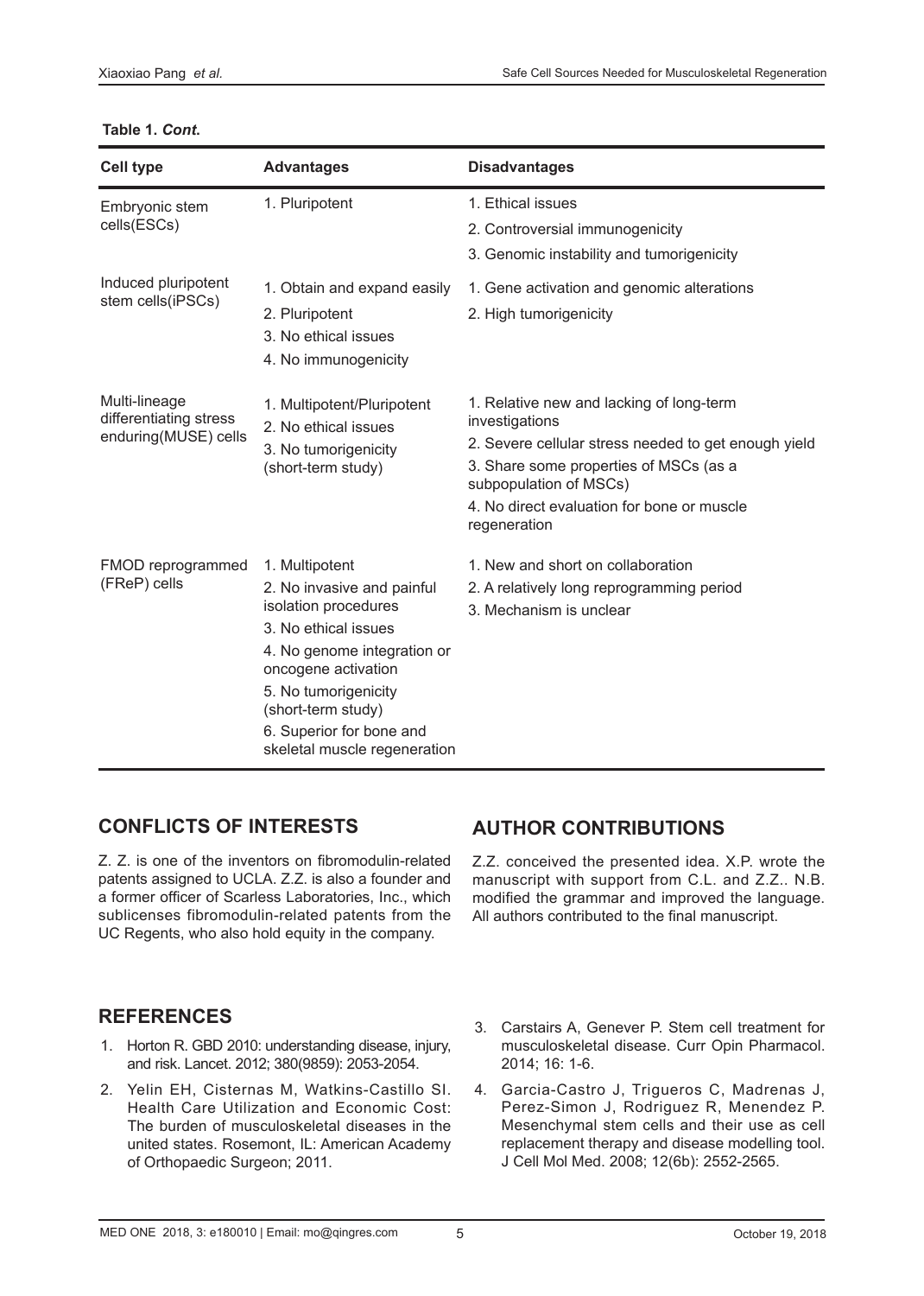- 5. Dhanasekaran M, Indumathi S, Lissa R, Harikrishnan R, Rajkumar J, Sudarsanam D. A comprehensive study on optimization of proliferation and differentiation potency of bone marrow derived mesenchymal stem cells under prolonged culture condition. Cytotechnology. 2013; 65(2): 187-197.
- 6. De la Fuente R, Bernad A, Garcia-Castro J, Martin MC, Cigudosa JC. Retraction: Spontaneous human adult stem cell transformation. Cancer Res. 2010; 70(16): 6682.
- 7. Dufrane D. Impact of age on human adipose stem cells for bone tissue engineering. Cell transplant. 2017; 26(9): 1496-504.
- 8. Yao B, Huang S, Gao D, Xie J, Liu N, Fu X. Ageassociated changes in regenerative capabilities of mesenchymal stem cell: impact on chronic wounds repair. Int Wound J. 2016; 13(6): 1252-1259.
- 9. Sipp D, Robey PG, Turner L. Clear up this stemcell mess. Nature. 2018; 561(7724): 455-457.
- 10. Caplan AI. New MSC: MSCs as pericytes are sentinels and gatekeepers. J Orthop Res. 2017; 35(6): 1151-1159.
- 11. Guimarães-Camboa N, Cattaneo P, Sun Y, Moore-Morris T, Gu Y, Dalton ND, Rockenstein E, Masliah E, Peterson KL, Stallcup WB, Chen J, Evans SM. Pericytes of multiple organs do not behave as mesenchymal stem cells *in vivo*. Cell Stem Cell. 2017; 20(3): 345-359.e5.
- 12. Lye KL, Nordin N, Vidyadaran S, Thilakavathy K. Mesenchymal stem cells: From stem cells to sarcomas. Cell Biol Int. 2016; 40(6): 610-618.
- 13. Omelchenko DO, Rzhaninova AA, Goldshtein DV. Comparative transcriptome pairwise analysis of spontaneously transformed multipotent stromal cells from human adipose tissue. Genetika. 2014; 50(1): 96-104.
- 14. Akimoto K, Kimura K, Nagano M, Takano S, To'a Salazar G, Yamashita T, Ohneda O. Umbilical cord blood-derived mesenchymal stem cells inhibit, but adipose tissue-derived mesenchymal stem cells promote, glioblastoma multiforme proliferation. Stem Cells Dev. 2012; 22(9): 1370-1386.
- 15. Ren G, Zhao X, Wang Y, Zhang X, Chen X, Xu C, Yuan ZR, Roberts AI, Zhang L, Zheng B, Wen T, Han Y, Rabson AB, Tischfield JA, Shao C, Shi Y. CCR2-dependent recruitment of macrophages by tumor-educated mesenchymal stromal cells promotes tumor development and is mimicked by TNFα. Cell Stem Cell. 2012; 11(6): 812-824.
- 16. Davies JE, Walker JT, Keating A. Concise Review: Wharton's Jelly: the rich, but enigmatic, source of mesenchymal stromal cells. Stem Cells Transl Med. 2017; 6(7): 1620-1630.
- 17. Avior Y, Sagi I, Benvenisty N. Pluripotent stem cells in disease modelling and drug discovery. Nat Rev Mol Cell Biol. 2016; 17(3): 170.
- 18. Sugarman J, Siegel A. How to determine whether existing human embryonic stem cell lines can be used ethically. Cell Stem Cell. 2008; 3(3): 238-239.
- 19. Araki R, Uda M, Hoki Y, Sunayama M, Nakamura M, Ando S, Sugiura M, Ideno H, Shimada A, Nifuji A, Abe M. Negligible immunogenicity of terminally differentiated cells derived from induced pluripotent or embryonic stem cells. Nature. 2013; 494(7435): 100.
- 20. Koch CA, Geraldes P, Platt JL. Immunosuppression by embryonic stem cells. Stem Cells. 2008; 26(1): 89-98.
- 21. Lowry W, Richter L, Yachechko R, Pyle A, Tchieu J, Sridharan R, Clark AT, Plath K. Generation of human induced pluripotent stem cells from dermal fibroblasts. Proc Natl Acad Sci. 2008; 105(8): 2883-2888.
- 22. Phillips MD, Kuznetsov SA, Cherman N, Park K, Chen KG, McClendon BN, Hamilton RS, McKay RD, Chenoweth JG, Mallon BS, Robey PG. Directed differentiation of human induced pluripotent stem cells toward bone and cartilage: *in vitro* versus *in vivo* assays. Stem Cells Transl Med. 2014; 3(7): 867-878.
- 23. Furno EL, van der Laan S, Maiorano D. Genomic Instability of Pluripotent Stem Cells: Origin and Consequences. London: Pluripotent Stem Cells-From the Bench to the Clinic; 2016.
- 24. Kuroda Y, Kitada M, Wakao S, Nishikawa K, Tanimura Y, Makinoshima H, Goda M, Akashi H, Inutsuka A, Niwa A, Shigemoto T, Nabeshima Y, Nakahata T, Nabeshima Y, Fujiyoshi Y, Dezawa M. Unique multipotent cells in adult human mesenchymal cell populations. Proc Natl Acad Sci U S A. 2010: 107(19): 8639-8643.
- 25. Wakao S, Kitada M, Kuroda Y, Shigemoto T, Matsuse D, Akashi H, Tanimura Y, Tsuchiyama K, Kikuchi T, Goda M, Nakahata T, Fujiyoshi Y, Dezawa M. Multilineage-differentiating stressenduring (Muse) cells are a primary source of induced pluripotent stem cells in human fibroblasts. Proc Natl Acad Sci U S A. 2011: 108(24): 9875-9880.
- 26. Fisch SC, Gimeno ML, Phan JD, Simerman AA, Dumesic DA, Perone MJ, Chazenbalk GD. Pluripotent nontumorigenic multilineage differentiating stress enduring cells (Muse cells): a seven-year retrospective. Stem Cell Res Ther. 2017; 8(1): 227.